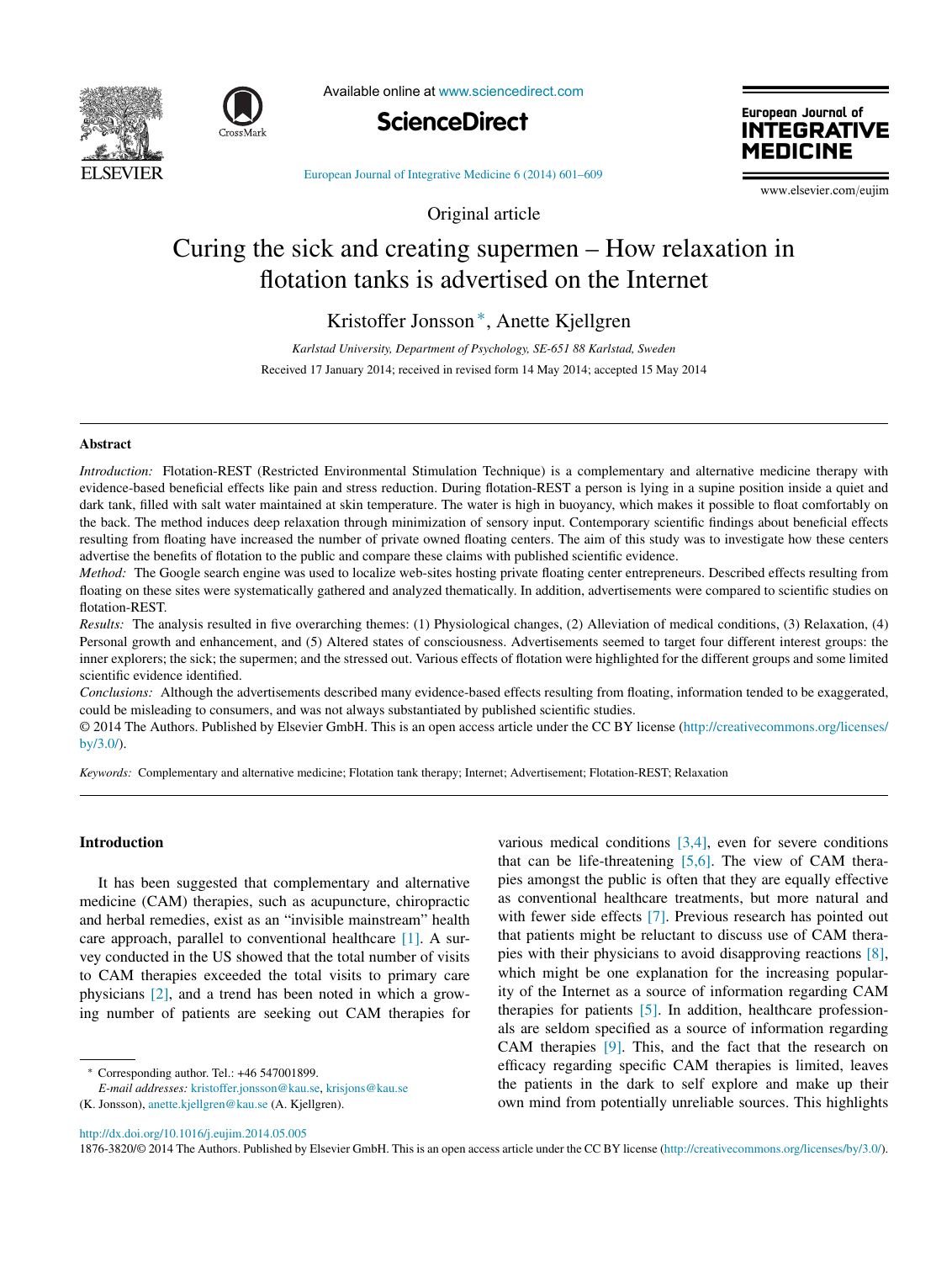#### <span id="page-1-0"></span>Table 1

Keywords: utilized in the Internet search for private floatation centers, number of sites found within the first 100 hits and total sites used in analysis after exclusion.

| Keywords                                       | Number of sites found |
|------------------------------------------------|-----------------------|
| Floating                                       | 46                    |
| Flotation                                      | 13                    |
| Floating tank therapy                          | 5                     |
| <b>Flotation-REST</b>                          | 6                     |
| Floating center                                | 5                     |
| <b>Flotation</b> center                        | 2                     |
| Sensory isolation tank                         | 0                     |
| Float tank                                     | 2                     |
| Floating tank                                  | 3                     |
| <b>Flotation</b> tank                          | $\mathfrak{D}$        |
| Sensory deprivation tank                       | $\mathfrak{D}$        |
| Restricted Environmental Stimulation Technique | $\Omega$              |
| Total after exclusion                          | 84                    |

the importance of conducting systematic research in these areas.

Flotation REST (Restricted Environmental Stimulation Technique) is regarded as a CAM therapy, although accepted as a medical treatment in some European countries [\[10\],](#page-7-0) which has been associated with evidence-based beneficial effects like pain reduction [\[11\]](#page-7-0) and stress reduction [\[12\].](#page-7-0) Flotation-REST was developed by Lilly [\[13,14\]](#page-7-0) who was also one of the first people to report on floating as a pleasant experience. During flotation-REST a person lies in a supine position inside a quiet and dark tank, filled with salt (magnesium sulfate) saturated water maintained at outer skin temperature. The water is high in buoyancy, which makes it possible to float comfortably on the back inside the tank. The method induces deep relaxation through the minimization of sensory input. Contemporary research on flotation-REST has established a treatment protocol consisting of 12 sessions (45 min) approximately twice a week. This has been suggested as sufficient to reach desired stress and pain reducing effects [\[15\].](#page-7-0) Flotation-REST has been used success-fully as a treatment for chronic pain conditions [\[15–18\],](#page-7-0) and burn-out syndrome [\[19,20\].](#page-7-0) In addition, an array of effects has been observed after flotation-REST, such as, increased well-being [\[21\],](#page-7-0) mild euphoria [\[22\],](#page-7-0) increased creativity [\[23,24\],](#page-7-0) reduced anxiety [\[25\],](#page-7-0) enhanced sleep quality [\[17,26\],](#page-7-0) muscular tension reduction [\[27\],](#page-7-0) lowered blood pressure [\[25,28\],](#page-7-0) and altered states of consciousness [\[29,30\].](#page-7-0) There are also pilot studies indicating significant improvements of neuropsychiatric conditions like ADHD (attention deficit hyperactivity disorder) and Asperger syndrome [\[31,32\],](#page-7-0) as well as promising results when flotation-REST was used in adjunction to psychotherapy [\[25,33–36\].](#page-7-0)

During relaxation in a flotation tank, changes in physiological markers, e.g. lowering of stress hormones have been observed [\[11,16,37–39\].](#page-7-0) Increased levels of endorphins have been claimed to underlie the pain reducing effects of flotation-REST  $[22,35]$  but this has not been confirmed  $[16]$ . It has also been hypothesized that changes in the endogenous cannabinoid system might explain some of the effects resulting from flotation-REST [\[40\].](#page-7-0)

|--|--|

The number of websites hosting private flotation tank centers divided by countries in which they operated.

| Country                  | Websites found |
|--------------------------|----------------|
| Unites States of America | 46             |
| Sweden                   | 23             |
| England                  | 12             |
| Holland                  | $\overline{c}$ |
| Norway                   |                |
| Total                    | 84             |

Scientific findings about positive effects of floating, have led to an increase in the number of privately-owned floating centers offering flotation-REST as treatment. In the advertisements, a multitude of effects are stated as resulting from floating, but to what extent this information is correct has not yet been systematically investigated. The present study aimed to examine how flotation-REST is advertised on the Internet by searching for publicly available websites hosting private floating tank centers and to compare this to its documented scientific effects in the scientific literature obtained from the major scientific databases. This seems highly relevant in the light of the growing interest in CAM-therapies among public and because the individuals who seek out these therapies might be vulnerable to the alleged claims made by such treatment.

# **Method**

### *Data collection*

The data for the study were collected on the Internet by searching for websites where commercial floating tank centers advertised effects resulting from floating. The Google search engine (English) was used and twelve different keywords (given in Table 1) associated with floating were entered. The 100 first hits for every keyword were searched for commercial floating tank centers. In total 86 websites were identified, of which 84 were included (two were duplicates) in the present study.

Each website was explored in detail, and the relevant text about effects was transferred to a word document for further analysis. In total, 47 pages of text were generated. No URLs or web addresses will be presented here. All searches were made in October 2013. The 84 websites belonged to flotation tank centers in five countries (Table 2).

# *Analysis*

Thematic analysis was applied to the data  $[41]$  to identify patterns in the advertisement. The goal of the study was to characterize how effects of floating were advertised by commercial floating tank centers. The process of analysis was performed by both authors and completed once mutual agreement had been reached for each step of the process. The analysis was performed in five steps:

Step 1 consisted of reading and re-reading all the collected data to become familiar with the content.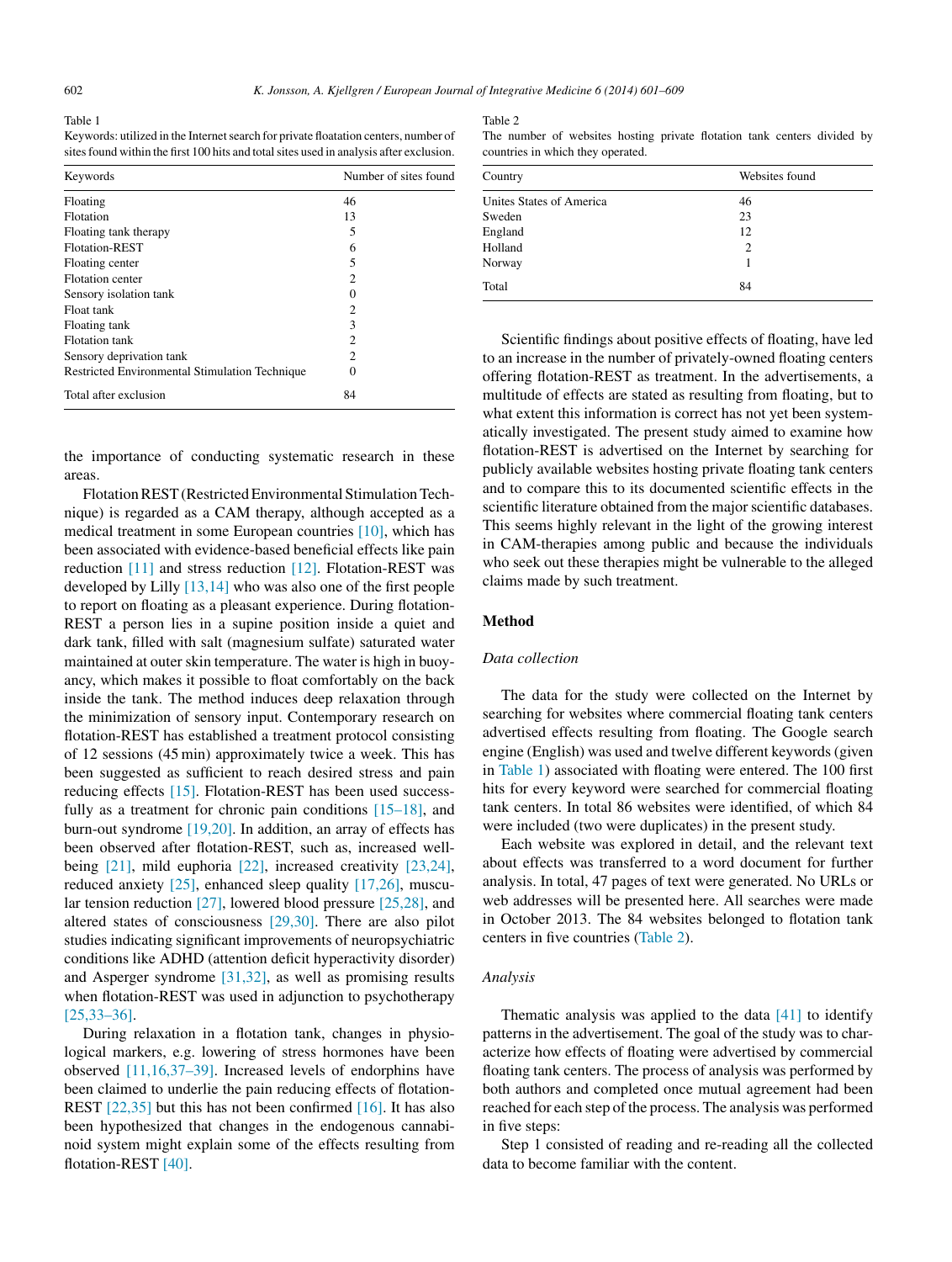Step 2 consisted of coding the data for fundamental constituents of semantic meaning (coded element; CE) without losing their contextual relevance. For an example, the sentence: "*When people float they experience a sense of discovery, they solve their problems creatively and they experience timelessness*", resulted in three CEs coded as: "*Self-exploration*", "*Increased problem-solving ability*" and "*Alteration of time perception*". In total this step generated 1429 CEs.

Step 3 consisted of establishing recurring patterns in the CEs that could constitute potential overarching themes. This was done by assorting and combining the CEs that were similar and seemed to relate to each other into 58 sub-themes.

Step 4 consisted of further work through and refining the potential themes by combining sub-themes into overarching themes. The division was guided by continually consulting the raw data to make sure this process was grounded in the original data. The goal was to reach coherence within themes and clear distinction between themes.

Step 5 consisted of appropriate labeling of the themes and identification of each themes fundamental meaning. The outcome of this step was a written analysis supported by clarifying quotations from the data set.

Across the whole analysis, the guidelines for thematic analysis [\[41\]](#page-7-0) were thoroughly followed to ensure a credible analysis. Every step of the analysis process was given adequate attention and was performed with an as open and bias-free attitude as possible.

In addition, the advertised effects resulting from flotation-REST, as described in the themes, were compared to documented scientific effects obtained from the major scientific databases.

### *Ethical consideration*

The data were collected using the Google search engine to access publicly available websites hosting commercial float tank entrepreneurs. All information that could connect specific data to a certain floating tank center was deleted when the data was transferred to the initial word document (data set). No names or web-addresses were saved. No information that could be connected to a specific person was gathered in the present study.

### **Results**

The analysis resulted in 1429 CEs that all reflected descriptions of advertised effects of floating. The CEs were combined into 58 sub-themes, which subsequently were combined into five overarching themes: (1) *Physiological changes*, (2) *Alleviation of medical conditions*, (3) *Relaxation*, (4) *Personal growth and enhancement, and* (5) *Altered states of consciousness*. These advertised effects claimed to result from flotation-REST were then compared to existing scientific research on flotation-REST. Worthy of note is that the statements in the advertisement were compared mainly to research on flotation-REST and not to sensory deprivation (SD) in the broader sense. The early research on SD have presented negative effects resulting from SD, but these conditions were quite different from the modern approach in that the duration tended to be much longer (several hours or

#### Table 3

Complete list of subthemes and number of coded elements in each sub-theme for the first overarching theme: Physiological changes.

| Sub-themes                             | Coded elements |
|----------------------------------------|----------------|
| Changes of physiological markers       | 92             |
| Bodily self-healing and restoration    | 79             |
| Changes in brain function              | 65             |
| Cardiovascular and respiratory changes | 64             |
| Enhanced immune system                 | 26             |
| Facilitating homeostasis               | 15             |
| Skin vitalization                      | 13             |
| Bodily cleansing                       | 10             |
| Enhanced nutrient uptake and digestion | 7              |
| Total                                  | 371            |

several days), that chamber-REST was often used (dry, dark and soundproof rooms) and in that the focus of the research were different (not treatment oriented). For review of the early research on SD see Zubeck [\[42\].](#page-7-0)

# *Physiological changes*

The theme consists of 371 CEs that all reflected advertised physiological effects after floating (Table 3).

Several biological markers were allegedly affected by floating in a positive manner. Stress-hormones, such as adrenaline and cortisol, were said to be lowered. Prolactin, associated with immune function and psychological health, was said to be elevated, and the levels of endorphins, an endogen opiate, were said to be increased: "*A single session in a floatation tank causes your brain to release endorphins, replacing stress with a sense of wellbeing*." Some of these statements are confirmed by research, for example, the lowering of stress hormones [\[11,16,37–39\].](#page-7-0) Regarding the alleged changes in endorphin levels as a mediator of pain relief, the scientific support is less clear. Our study [\[16\]](#page-7-0) found no changes in endorphin levels in a patient group with muscle tension pain even though they experienced pain relief.

Positive effects on the cardiovascular systems as well as on respiratory function were advertised: "*Blood vessels including capillaries dilate, improving cardio-vascular efficiency and increasing the supply of oxygen and nutrients to every single cell in your body*". These effects are partially confirmed in studies [\[11,28\]](#page-7-0) where blood pressure was normalized. Also enhanced nutrient uptake and digestion were mentioned as effects in the advertisements, effects which have not been studied in relation to flotation-REST.

Floating was declared to be a remedy for magnesium deficiency because of the absorption of magnesium from the Epsom salt (magnesium-sulfate) in the tank. The Epsom salt was also described to have other health-effects, such as vitalizing the skin and aiding the body in cleansing itself from toxins: "*Epsom salt has been shown to not only strengthen your mind and body connection, but your skin and nails as well. The high concentration of magnesium sulfate from the salt in dissolves lactic acid and mineralizes the body. This reduces or eliminates muscle soreness and tension*". The promoted health effects of Epsom salt are partly confirmed by earlier studies, where it is believed to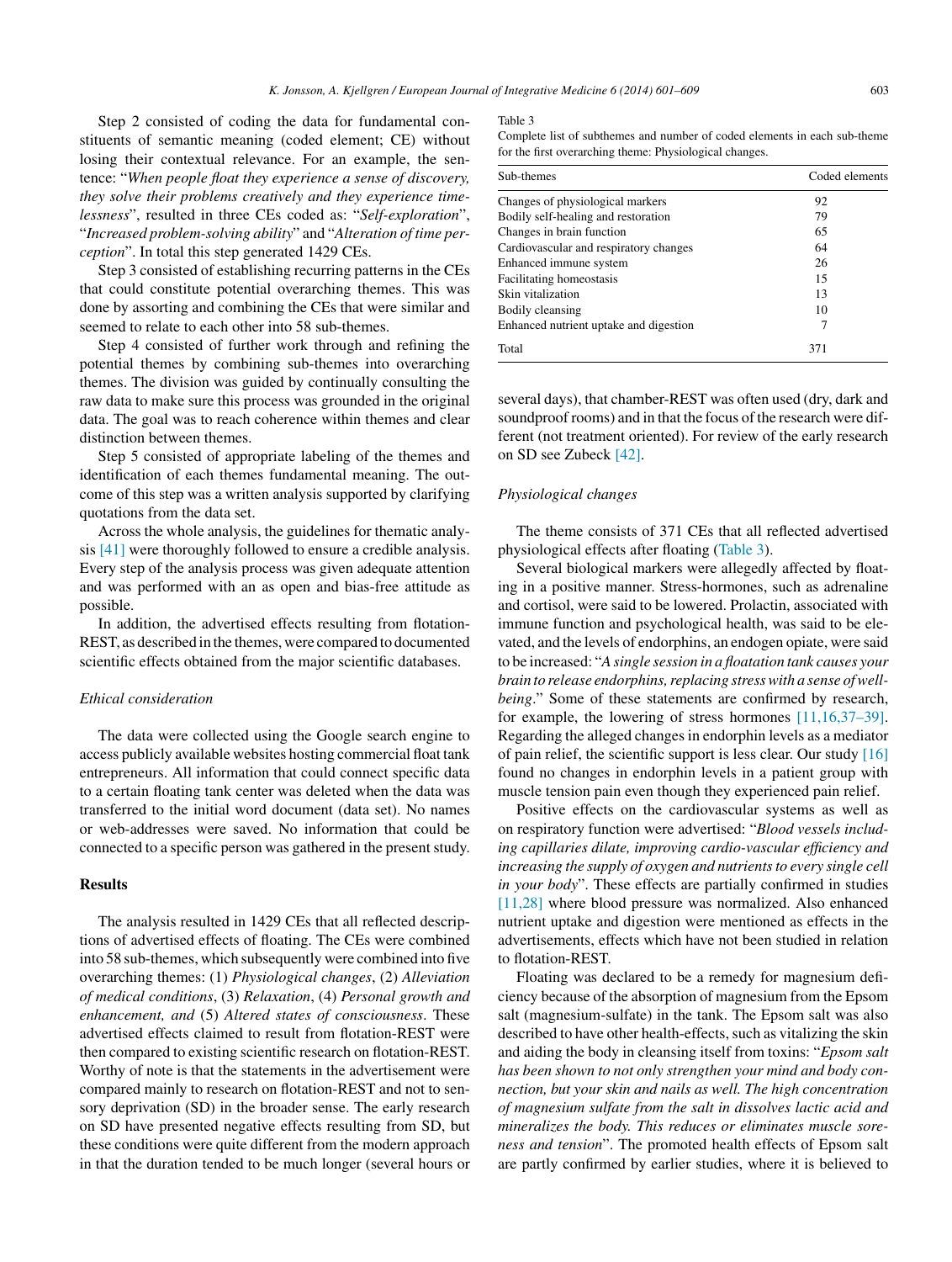have therapeutic effects [\[43\], b](#page-7-0)y relaxing the muscles, as well as lowering systolic blood pressure and having an arterial vasodilator effect [\[44,45\]. T](#page-7-0)o what extent the Epsom salt from the tank can be absorbed through the skin is unclear [\[46–48\],](#page-7-0) but it was often stated in the advertisements that this was the case: "*magnesium is absorbed through the skin due to natural molecular diffusion*."

It was stated that floating stimulated the body's capacity for self-healing: "*your body can devote its energies to restoring itself to its optimal state of balance, its natural equilibrium, in which all parts and systems harmoniously work together*". It was also described as being an effective method to speed up recovery from injuries and to enhance restoration from hard physical labor or exercise: "*The ultra-deep relaxation of floating "resets" the body's hormonal and metabolic balance, strengthening resistance to and accelerating recovery from the effects of stress, illness, injury or strenuous exercise*." To what extent floating can facilitate rehabilitation of injuries is unclear, but studies on floating from a sport psychological context have demonstrated that increased restoration after training and competition occurs [\[27,49–53\].](#page-7-0)

Statements about improved function of the immune system were also found but this has not been studied thoroughly. One study observed enhanced immune response after floating, reflected by increased levels of T-lymphocytes and B-lymphocytes [\[54\],](#page-8-0) which provides too little support for promising improved immune system function.

Various changes in brain-function were also said to result from floating. Brainwave patterns associated with relaxation (alpha-waves) and deep meditation (theta-waves) were said to be induced, as well as increased right hemisphere activity. Some indications of heightened theta-activity have been observed after floating in one study [\[55\].](#page-8-0) In the research on EEG changes after relaxation techniques in general the findings are not conclusive. Although many studies have observed increased alpha-activity, others have reported decreased alpha-activity [\[56\]. T](#page-8-0)he most frequent finding is increase in theta-activity [\[e.g. 57\],](#page-8-0) which have been pointed out by some researchers to resemble theta-activity during stage-1 sleep and hypnagogic states [\[e.g. 58\].](#page-8-0)

### *Alleviation of medical conditions*

This theme summarizes 249 CEs that all referred to improvements of medical conditions, where floating was presented as an alternative and complementary treatment without side-effects (Table 4).

Floating was extensively advertised to have pain-reducing effects for several chronic pain conditions, such as rheumatoid condition and arthritis, headaches, migraine, whiplash, injuries and other chronic pain conditions resulting from long-term stress and tension: "*Floating reverses the effects of gravity, relieving pressure, relaxing muscles and providing relief from painful conditions*." The advertised pain-relief from floating has been confirmed by several studies where chronic pain was lowered after a series of floats with lasting effects at four month follow up [\[15–18\].](#page-7-0) Also, reduced pain associated with tension headaches has been observed in one pilot study [\[59\].](#page-8-0) The advertisement

#### Table 4

Complete list of subthemes and number of coded elements in each sub-theme for the second overarching theme: Alleviation of medical conditions.

| Sub-themes                                  | Coded elements |
|---------------------------------------------|----------------|
| Pain relief                                 | 81             |
| Treatment for depression                    | 25             |
| Alleviates fatigue                          | 20             |
| Treatment for substance abuse and addiction | 18             |
| Reduction in anxiety and fears              | 16             |
| Alleviates jet lag                          | 16             |
| Treatment for arthritis and fibromyalgia    | 13             |
| Treatment for burn-out syndrome             | 12             |
| Complementary treatment                     | 11             |
| Cumulative effect                           | 11             |
| Treatment during pregnancy                  | 10             |
| Weight loss                                 | 10             |
| Treatment for headaches and migraine.       | 9              |
| Treatment for insomnia                      | 6              |
| Treatment for asthma and allergies          | 5              |
| Treatment for skin-disease                  | 3              |
| Treatment for phobias                       | 3              |
| Total                                       | 249            |

also stated that floating could be an alternative to pain-reducing medications and was said be free from side-effects, and to be an aid in rehabilitation and recovery.

Floating was presented as a treatment for fatigue and burn-out syndrome and as a time-effective treatment for gaining energy and vitality. Depression and anxiety were said to be reduced with subsequent and gradual increase of more positive emotional states. In addition, fear and avoidance tendencies, such as phobias, were said to be alleviated by floating, and destructive habits were said to be opened up for change, stated here, for example: "*floating diminishes depression, anxiety and fear and facilitates freedom from phobias and addictions*." Reduction in depression and anxiety is a robust finding across many different studies [\[11,34,35\], m](#page-7-0)aking floating a promising complementary treatment for mood disorders, and possibly also a way to overcome destructive habits, such as addiction, which has been indicated in one study [\[60\].](#page-8-0)

Also, floating was said to alleviate sleep-problems and insomnia. Floating as a treatment for insomnia has been studied with promising results in one study [\[26\], a](#page-7-0)nd enhanced sleep-quality in general is confirmed by research [\[16,20\]. T](#page-7-0)hese effects tended to be exaggerated in the advertisements through statements that one hour of floating corresponded to several hours sleep, as humorously put by a floater quoted in the advertisement: "*I felt more rested than if I had slept for 16 hours on a pile of tranquilized chinchillas*."

Flotation was also presented as being beneficial for various skin-problems, as for example psoriasis. Although this has not been researched thoroughly in conjunction with flotation-REST specifically, there is some evidence that treatments with bath-salts (Epsom salts included) could be beneficial for these conditions [\[48,61\]. F](#page-7-0)urthermore, floating was said to be a treatment for over-weight, and also presented as method to alleviate unspecified negative symptoms during pregnancy, claims that up to date is not supported by research on flotation-REST.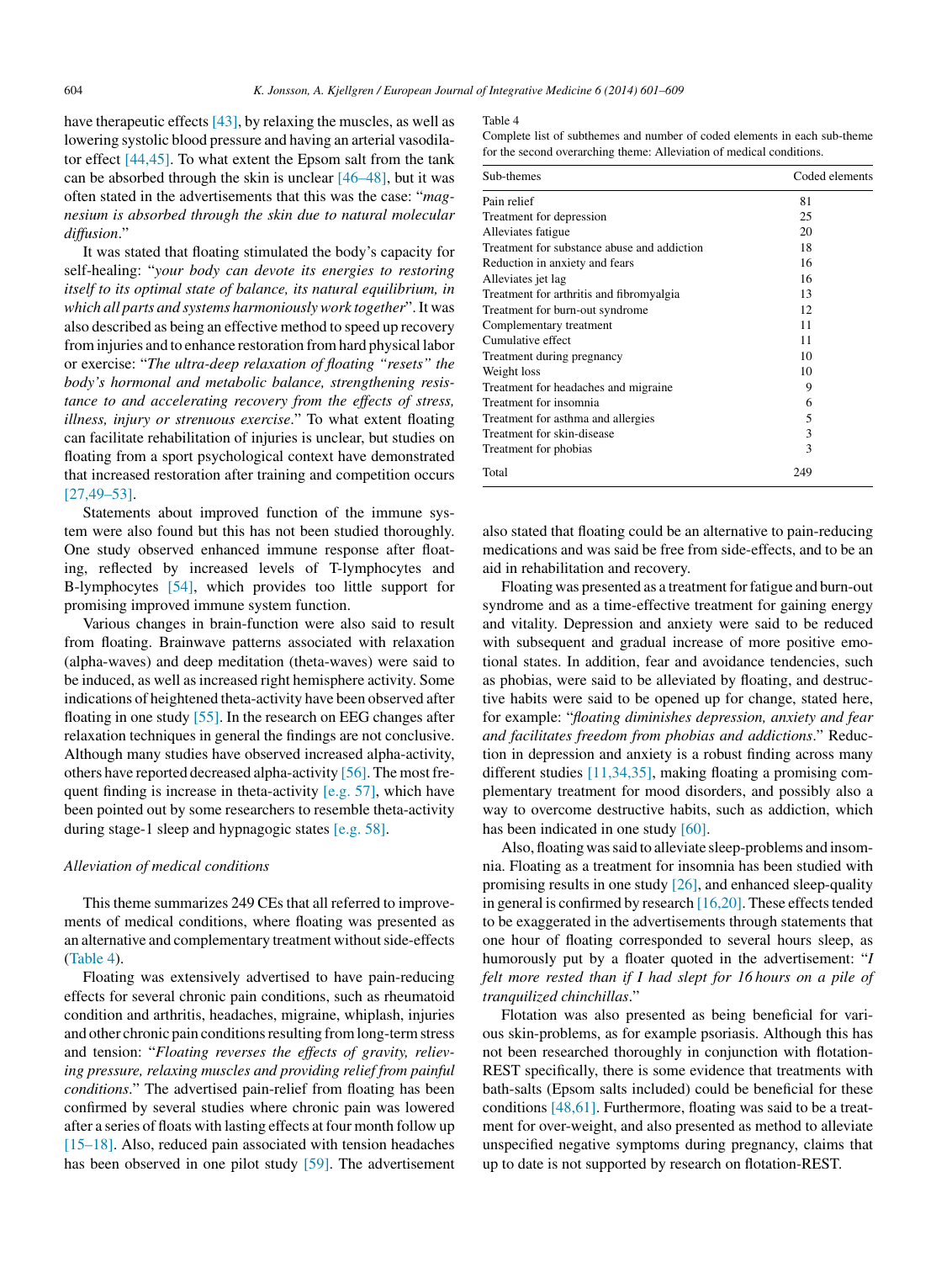Table 5

Complete list of subthemes and number of coded elements in each sub-theme for the third overarching theme: Relaxation.

| Sub-themes                      | Coded elements |
|---------------------------------|----------------|
| Stress reduction and relaxation | 151            |
| Enhanced sleep-quality          | 62             |
| Reduced muscle tension          | 43             |
| Weightlessness                  | 43             |
| Energy and well-being           | 23             |
| Respite from demands            | 12.            |
| Rest from sensory perception    | 9              |
| Total                           | 343            |

# *Relaxation*

This theme includes 343 CEs describing how floating was advertised as a powerful tool for deep relaxation and to get a break from everyday demands and responsibilities (Table 5).

The floating centers highlighted the calming and relaxing effects, of reducing general stress levels and muscle tensions, as enthusiastically put by one floating center: "*floating is a method of attaining the deepest rest that humankind has ever experienced!*" It was presented as a way to get time for one-self, and to get a break from everyday routine: "*For many people, a one hour stay in a float tank can be compared to a week long holiday*." The advertisements often stated that the stressful information society of today was an unnatural environment that needed to be balanced with effective tools for relaxation (e.g. floating): "*Floating is like hitting the reset button on your life, learning how to truly let go and relax, which has become so difficult in our busy society*." The float tank was described as an environment free from demands, and the effects of floating would be manifested without effort, as stated in this advertisement: "*Everyone can float and benefit from it. You don't need any practice, knowledge or discipline*."

Even though the stress-reducing effects of floating were exaggerated in the advertisements, floating is known to be an effective method to induce a relaxation response even in persons with severe stress problems [\[11\].](#page-7-0) Interestingly, stress-reducing techniques are often hardest to perform for those in the greatest need of it [\[62\],](#page-8-0) a fact that does not seem to be the case with floating, since the relaxing effects of floating seem to be induced without effort.

Floating was also presented as a way to let the brain rest from sensory processing, and even gravity: "*A massive amount of brain-power is used every second in order to deal with the huge strain that gravity places on one's body. As the body is now totally supported, there is little for the brain to do and every muscle is allowed to totally relax*." Furthermore, floating was described as a unique free environment where a state of weightlessness seldom experienced elsewhere could be experienced: "*Unless you're planning a trip to outer space, our flotation tanks are as close as you will get to weightlessness*." These statements are highly speculative but qualitative studies on floating have reported subjective experiences of weightlessness to be rather common when floating [\[40\].](#page-7-0)

#### Table 6

Complete list of subthemes and number of coded elements in each sub-theme for the fourth overarching theme: Personal enhancement and growth.

| Sub-themes                                 | Coded elements |
|--------------------------------------------|----------------|
| Enhanced creativity                        | 59             |
| Benefits for athletes                      | 52             |
| Increased ability to concentrate and focus | 35             |
| Enhanced learning ability                  | 30             |
| Personal self-development                  | 30             |
| Enhanced problem-solving ability           | 15             |
| Freeing up the brains potential            | 12             |
| References to famous people who floats     | 10             |
| Increased motivation                       | 11             |
| Increased performance                      | 8              |
| Total                                      | 262            |

### *Personal growth and enhancement*

This theme consists of 262 CEs that all highlight floating as a method for enhancing performance and increased personal self-development (Table 6).

Floating was advertised as having various enhancing effects that could contribute to reaching desired goals, and also it was said to unlock latent creative potential: "*While we normally only use 11% of our total brainpower, a session in the float tank enables us to tap into the other 89% previously unreachable source of creativity*." Advertisements described floating as a "magic bullet" to get through stagnation in the creative process (e.g. writers block), but also as a way to get more original ideas and greater flexibility. In addition, the ability to learn was described as being improved resulting in a kind of "superlearning": "*Floating induce a theta state which is considered the gateway to learning and memory*". Studies on learning [\[55,63\],](#page-8-0) as well as floating and creativity have indicated increased originality and altered states of consciousness after floating [\[23,24,64–66\], w](#page-7-0)hich makes the statements about increased creativity relatively truthful, although exaggerated and speculatively presented. Sensory deprivation tends to reduce the activity of so called secondary processes, such as abstract thinking and thoughts about event in everyday life, concurrently with primary processes, such as intuition, imagination and focus on the here and now, becoming more prominent [\[11\].](#page-7-0) This could further support statements regarding enhanced creativity.

Other enhanced cognitive functions were described; e.g. the ability to focus and use concentration in a goal directed manner, as well as making thinking clearer and more precise. These enhanced abilities was said to make the inner world more apparent and that floating due to this was an efficient tool to work with oneself in a psycho-therapeutic manner resulting in selfdevelopment: "*Floating has the ability to give an individual profound introspective insight due to the elimination of virtually all sensory distractions resulting in increased self-knowledge*." Floating as a method for enhancing psychotherapy and creating increased self-development, are supported by a few pilot studies [\[33–36\]](#page-7-0) where floating have been shown to be a promising complement to psychotherapy.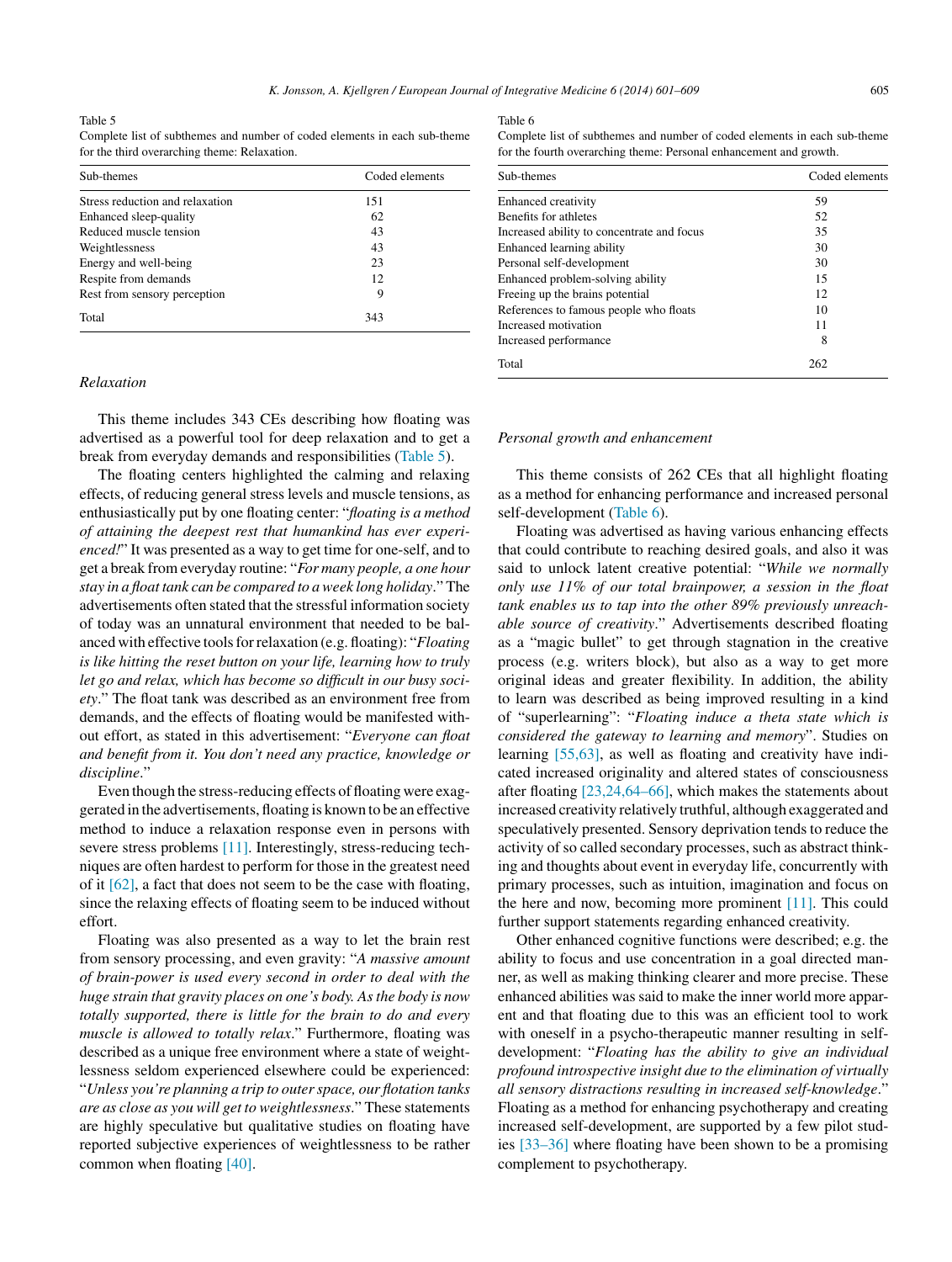Table 7

Complete list of subthemes and number of coded elements for each sub-theme in the fifth overarching theme: Altered states of consciousness.

| Sub-themes                                    | Coded elements |
|-----------------------------------------------|----------------|
| Deep meditative state                         | 37             |
| Increase in inner imaginations                | 26             |
| Changes in body perception                    | 18             |
| Spiritual experiences                         | 15             |
| Increased awareness of subconscious processes | 14             |
| Extraordinary state of relaxation             | 13             |
| Deep peace                                    | 13             |
| Euphoria                                      | 12             |
| Hypnagogic state                              | 11             |
| Increased sensitivity to sensory information  | 10             |
| Sudden spiritual insight                      | 9              |
| Impaired analytic ability                     | 7              |
| Expansion of consciousness                    | 7              |
| Increased hypnotizability                     | 6              |
| Being reborn anew                             | 6              |
| Total                                         | 204            |

Floating was also said to enhance the performance of several career groups by increasing motivation and certain abilities, which would result in further success. Professional athletes were said to especially benefit from floating and were recommended to float, so as to speed up recovery from hard physical training, as stated here: "*athletic coordination and performance is improved by floating through greater stamina, speed, and quicker recovery time from intense workouts*". Also improved performance was promised by visualization while floating (e.g. visualize ice-skating). Floating has successfully been used in a sport psychological context and resulted in fewer unwanted effects of stress, increased restoration after training and competition, as well as and increased athletic performance [\[27,49–53\]](#page-7-0) making these statements reasonable.

### *Altered states of consciousness*

This theme consists of 204 CEs that reflected floating as a way to explore oneself at a deeper level and to reach mystical or mind-bending states of consciousness (Table 7).

Floating was presented as a form of meditation practice, where deep and advanced meditation states could be reached faster than through regular meditation and without effort: "*This is the state-of-mind that Buddhist monks attempt to reach through hours of meditation and years of training*." Floating was said to deepen an ongoing meditation practice, but also that it could be an alternative for those that found meditation practice too demanding. There is currently no scientific research that has compared meditation and floating effects, but floating seems to share some of the qualities of meditation, such as inducing a more mindful "here-and-now-state" [\[30\].](#page-7-0)

Floating was also said to induce altered states of consciousness (ASC), with effects such as dreamlike visual imagery, altered body perception, euphoria, and increased self-awareness of subconscious processes, as illustrated by this advertisement: "*This is what the tank is all about- revealing to you your own assumptions, which are usually so implicit that you do not even*

*know they are there*." Several of these characteristics of ASC have been confirmed in flotation tank research, as well as various spiritual experiences (e.g. insight into the nature of reality, being reborn anew or expansion of consciousness) that were said to be possible to reach by floating [\[29,30,67,68\], a](#page-7-0)lthough these experiences are relatively rare. ASC were presented as sought after effects in the advertisement, but have in the early research on sensory deprivation [\[42\]](#page-7-0) sometimes been associated with stress and anxiety, which points to potential adverse reactions from flotation-REST, especially if treatment sessions is longer than 45 min. With this said it is important to note that the experiment conditions in these early studies on SD were different from today in regard to duration (several hours or days) and intention of the research (not treatment oriented). Also many of these studies applied chamber-REST (dry, dark and soundproof rooms).

The altered states of consciousness claimed to be experienced in the floating tank could be the effect of a shift in balance of primary- and secondary processing. One definition of primary processing is that they do not rely on sensory feedback. The floating condition effectively blocks sensory input, promoting primary processing [\[11\],](#page-7-0) which resembles many of the ASC described in the advertisements. This can be contrasted to secondary processing, which predominantly consists of logic, analytical, abstract, and reality-oriented thinking. Strong ASC after floating has in some cases been observed in scientific studies, but contrary to the advertising statements these strong ASC happen only to a few. It has also been suggested in one study that high degree of ASC could be associated with high sensitivity [\[67\].](#page-8-0)

Also, the senses were said to become more susceptible after floating, resulting in increased awareness of the subtleties of everyday life, as stated here: "*After the float, most clients experience stronger smells, brighter colors, more enhanced flavors, and more conspicuous sounds*." This statement has not been systematically studied, but one study has indicated increased sensitivity to pain after floating [\[65\].](#page-8-0)

### *Floating as a holistic treatment*

On the whole, the advertisements seemed to target four different interest groups: *The inner explorers; the sick; the supermen; and the stressed out*. Various effects of floating were highlighted for the different groups. The stressed out were promised time for themselves, relaxation and increased energy; the sick were promised alleviation of various medical conditions; the supermen were promised enhanced performance; and the inner explorers were promised an inner adventure of self-discovery and various mind-bending experiences. Each of these concepts relates to a theme that resulted from the data analysis and was illustrated in a figure. The figure also shows that the themes overlap, indicating that the described effects within a certain theme might benefit effects described in the other themes. For an example, effects described in the theme relaxation might catalyze effects described in the theme alleviation of medical conditions. This highlighting floating as a holistic treatment affecting different physiological and psychological mechanisms [\(Fig. 1\).](#page-6-0)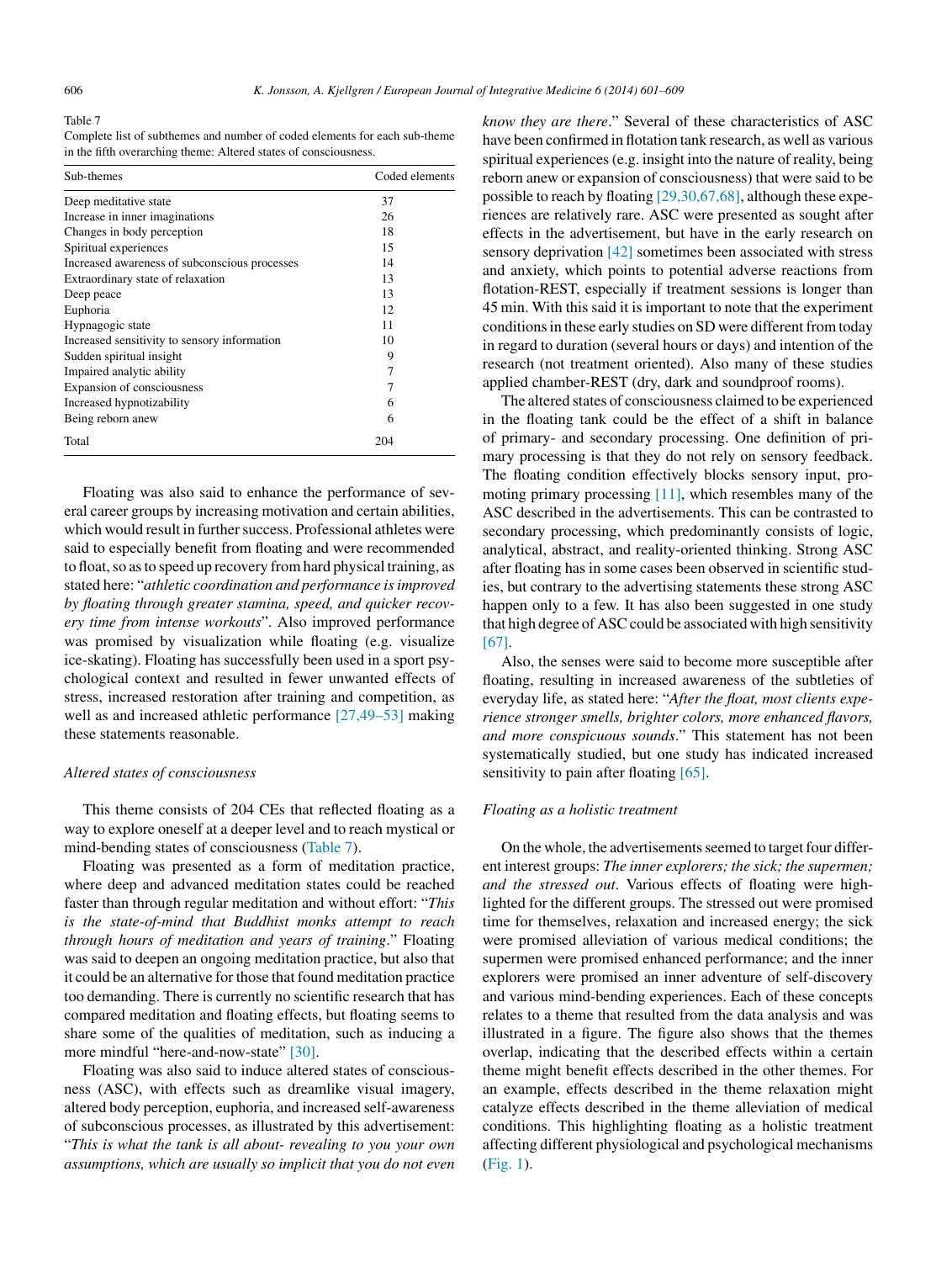<span id="page-6-0"></span>

Fig. 1. Figure illustrating how the advertisement seemed to target four different interest groups, each corresponding to a theme that resulted from the data analysis. In addition the figure shows that the themes overlap, indicating that the described effects within a certain theme might benefit effects described in the other themes. This highlighting floating as a holistic treatment affecting different physiological and psychological mechanisms.

### **Discussion and conclusions**

The advertisements in general seem to be built on a mixture of scientific studies, descriptions of floating in popular literature, and personal experiences. Although some of the references to scientific studies in the advertisements were relevant and up to date, it seems as if the information given was based on what has actually been studied or described, and not the extent to which the information is plausible. For example, some pilot studies indicating increase in creativity after floating were used as solid evidence that by floating creativity automatically was augmented. In this way the advertisements present a potpourri of possible effects that could occur when floating. What the advertisements lack, is clearer description of what usually happens when one floats. Also, it seems that unusual experiences in the float tank are highlighted (e.g. expansion of consciousness, being reborn anew), which creates a skewed picture of floating and also expectations, possibly attracting people looking for novel and intense experiences. Also several medical conditions said to be cured or helped by floating were presented but not always differentiated in terms of the degree to which floating would actually help. This can be misleading and appeal to people in desperate need for a solution to their health issues. Also, enhancements in performance across several areas (e.g. sports, creativity, learning) were presented in a way that seemed somewhat exaggerated, and seemed to attract people looking for a short-cut to self-development and success. Although, many of the statements of increased performance are scientifically founded [\[e.g. 23,24,49,50,55,63\],](#page-7-0) they might not happen to everyone who floats, or perhaps only to a few under

very special circumstances [\[67\]. P](#page-8-0)ossibly, the most likely experience when floating is stress-reduction [\[12\]](#page-7-0) and a moment of personal time. Another likely experience is pain-relief [\[15–18\],](#page-7-0) a robust finding in the scientific literature on floating, which was often presented in the advertisements. The present study indicate that there is substantial discrepancies in the information on effects resulting from floating when comparing advertisements on the Internet to scientific evidence, highlighting the importance to further develop scientifically grounded sources of information regarding CAM therapies on the Internet.

# **Limitations**

One possible limitation of the present study is that all existing advertisements regarding flotation-REST on the Internet were not covered. The data collected from the Internet used specific keywords (given in [Table 1\),](#page-1-0) and the first hundred sites were examined, which leaves many sites on the Internet un-explored. Additionally, it is possible that we have missed some scientific evidence regarding effect from flotation-REST, although thorough searches have been made in the major scientific databases. Also both authors are experienced flotation-REST researchers and are continually updated regarding scientific findings in the field.

Another limitation is that the web-sites that the data was gathered from are limited to primarily United States of America, Sweden and England, which could indicate that conclusions regarding advertised effects from flotation-REST on the Internet in the present study comprises these countries only, although it seems plausible that the conclusions in this study can be generalized to other countries as well.

# **Conflict of interest**

No conflict of interest.

# **Acknowledgment**

This study was supported by grants from the county council of Värmland, Sweden.

### **References**

- [1] Ernst E, Resch KL, Mills S, Hill R, Mitchell A, Willoughby M, et al. Complementary medicine—a definition. Br J Gen Pract 1995;45:506.
- [2] Eisenberg DM, Davis RB, Ettner SL, Appel S, Wilkey S, Van Rompay M, et al. Trends in alternative medicine use in the United States, 1990–1997. J Am Med Assoc 1998;280:1569–75.
- [3] Ernst E. Complementary medicine: where is the evidence? J Fam Pract 2003;52:630–4.
- [4] McHughes M, Timmermann BN. A review of the use of CAM therapy and the sources of accurate reliable information. JMCP 2005;11:695–703.
- [5] Evans M, Shaw A, Thompson EA, Falk S, Turton P, Thompson T, et al. Decisions to use complementary and alternative medicine (CAM) by male cancer patients: information-seeking roles and types of evidence used. BMC Complement Altern Med 2007;7:25.
- [6] Ziebland S, Chapple A, Dumelow C, Evans J, Prinjha S, Rozmovits L. How the internet affects patients experience of cancer: a qualitative study. BMJ 2004;328:564–70.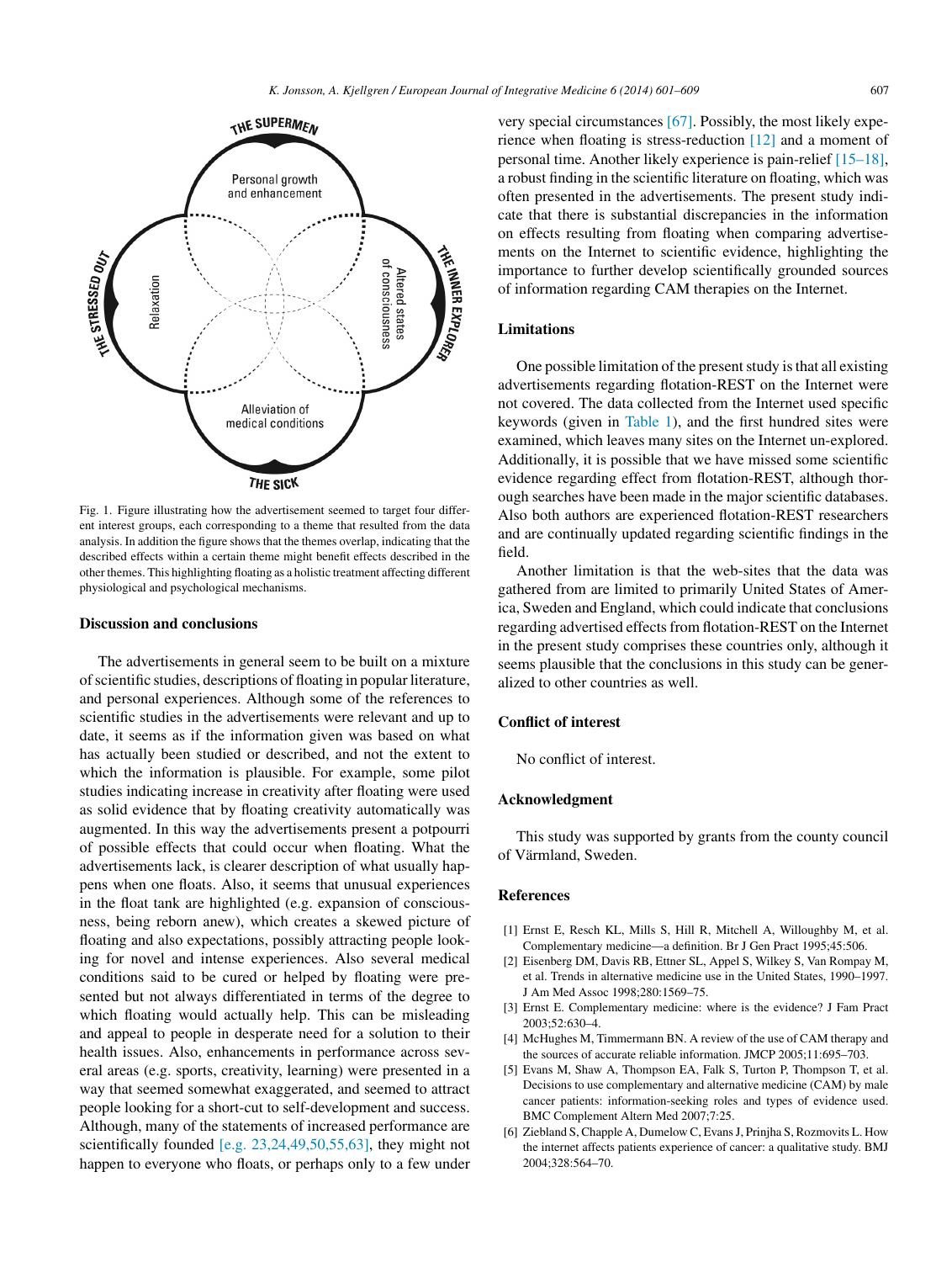- <span id="page-7-0"></span>[7] Andreescu C, Mulsant BH, Emanuel JE. Complementary and alternative medicine in the treatment of bipolar disorder—a review of the evidence. J Affect Disord 2008;110:16–26.
- [8] Tasaki K, Maskarinec G, Shurmay DM, Tatsumura Y, Kaki H. Communication between physicians and cancer patients about complementary medicine and alternative medicine. Exploring patients perspective. Psychooncol 2002;11:212–20.
- [9] Molatossiotis A, Fernandex-Ortega P, Pud D, Ozden G, Scott JA, Panteli V, et al. Use of CAM in cancer patients: a European survey. Ann Oncol 2005;16:655–63.
- [10] [www.cambrella.eu](http://www.cambrella.eu/) [accessed 15.04.14].
- [11] Bood SA (Doctoral dissertation) Bending and mending the neurosignature: Frameworks of influence by flotation-REST (Restricted Environmental Stimulation Technique) upon well-being in patients with stress related ailments. Karlstad University; 2007.
- [12] Van Dierendonck D, Nijenhuis te J. Floatation Restricted Environmental Stimulation Therapy (REST) as a stress management tool for enhancing well-being and performance: a meta-analysis. Psychol Health 2005;20:405–12.
- [13] Lilly J. The deep self. New York: Simon & Schuster; 1977.
- [14] Lilly J. The Center of the Cyclone. New York: Julian Press; 1972.
- [15] Bood SA, Sundequist U, Kjellgren A, Nordstrom G, Norlander T. Effects of flotation rest (restricted environmental stimulation technique) on stress related muscle pain: are 33 flotation sessions more effective than 12 sessions? Soc Behav Pers 2007;35:143–5.
- [16] Kjellgren A, Sundequist U, Norlander T, Archer T. Effects of flotation-REST on muscle tension pain. Pain Res Manag 2001;6:181–9.
- [17] Bood SA, Sundequist U, Kjellgren A, Nordstrom G, Norlander T. Effects of flotation-REST (Restricted Environmental Stimulation Technique) on stress related muscle pain: what makes the difference in therapy, attentionplacebo, or the relaxation response? Pain Res Manag 2005;10:201–9.
- [18] Edebol H, Bood SA, Norlander T. Chronic whiplash-associated disorders and their treatment using flotation-REST (Restricted Environmental Stimulation Technique). Qual Health Res 2008;18:480–8.
- [19] Bood SA, Kjellgren A, Norlander T. Treating stress-related pain with the flotation restricted environmental stimulation technique: are there differences between women and men? Pain Res Manag 2009;14:293–8.
- [20] Bood SA, Sundequist U, Kjellgren A, Norlander T, Nordstrom G, Nordstrom L, et al. Eliciting the relaxation response with the help of flotation-REST (Restricted Environmental Stimulation Technique) in patients with stress-related ailments. Intern J Stress Manag 2006;13:154–5.
- [21] Mahoney MJ. Applications of floatation REST in personal development. In: Turner JW, Fine TH, editors. Restricted environmental stimulation: research and commentary. Ohio: Medical College of Ohio Press; 1990. p. 174–80.
- [22] Schultz P, Kaspar CH. Neuroendocrine and psychological effects of restricted environmental stimulation in a floating tank. Biol Psychol 1994;37:161–5.
- [23] Forgays DG, Forgays DK. Creativity enhancement through flotation isolation. J Environ Psychol 1992;12:329–35.
- [24] Suedfeld P, Metcalfe J, Bluck S. Enhancement of scientific creativity by flotation rest (restricted environmental stimulation technique). J Environ Psychol 1987;7:219–21.
- [25] Fine TH, Turner JW. The effect of brief restricted environmental stimulation therapy in the treatment of essential hypertension. Behav Res Ther 1982;20:567–70.
- [26] Ballard E. REST in the treatment of persistent psychophysiological insomnia. In: Barabasz AF, Barabasz M, editors. Clinical and experimental restricted environmental stimulation. New York: Springer-Verlag; 1993. p. 187–203.
- [27] Norlander T, Bergman H, Archer T. Primary process in competitive archery performance: effects of flotation REST. J Appl Sport Psychol 1999;11:194–9.
- [28] Turner JW, Fine T, Ewy G, Sershon P. The presence or absence of light during floatation restricted environmental stimulation: effects on plasma cortisol, blood pressure and mood. Biofeedback Self-Regul 1989;14:291–300.
- [29] Kjellgren A, Sundequist U, Sundholm U, Norlander T, Archer T. Altered consciousness in flotation-rest and chamber-rest: experience of experimental pain and subjective stress. Soc Behav Pers 2004;32:103–6.
- [30] Kjellgren A, Lyden F, Norlander T. Sensory isolation in flotation tanks: altered states of consciousness and effects on well-being. Qual Rep 2008;13:636–46.
- [31] Edebol H, Kjellgren A, Bood SA, Norlander T. Enhanced independence and quality of life through treatment with flotation-restricted environmental stimulation technique of a patient with both attention deficit hyperactivity disorder and Aspergers syndrome: a case report. Case J 2009;2: 6979.
- [32] Edebol H, Norden T, Norlander T. Behaviour change in pain relief in chronic whiplash associated disorder Grade IV using flotation restricted environmental stimulation technique: a case report. Psychol Behav Sci 2013;2:206–16.
- [33] Asenlof K, Olsson S, Bood SA, Norlander T. Case studies on fibromyalgia and burn-out depression using psychotherapy in combination with flotationrest: personality development and increased well-being. Imagin Cognit Pers 2007;26:259–61.
- [34] Kjellgren A, Buhrkall H, Norlander T. Psychotherapeutic treatment in combination with relaxation in a floating tank: effects on burn-out syndrome. Qual Rep 2010;15:1243–9.
- [35] Kjellgren A, Buhrkall H, Norlander T. Preventing sick-leave for sufferers of high stress-load and burnout syndrome: a pilot study combining psychotherapy and the flotation tank. Int J Psychol Psychol Ther 2011;11:297–306.
- [36] Jessen WE. In-tank floatation therapy. In: Turner JW, Fine TH, editors. Restricted environmental stimulation: research and commentary 1990. Ohio: The Medical College of Ohio Press; 1990. p. 152–7.
- [37] Turner JW, Fine TH. Effects of relaxation associated with brief restricted environmental stimulation therapy (REST) on plasma cortisol, ACTH, and LH. Biofeedback Self-Regul 1983;8:115–6.
- [38] Turner JW, Fine TH. Restricted environmental stimulation influence plasma cortisol levels and their variability. In: Turner JW, Fine TH, editors. Restricted environmental stimulation: research and commentary. Ohio: Medical College of Ohio Press; 1990. p. 71–8.
- [39] Turner JW, Fine TH. Restricting environmental stimulation influences levels and variability of plasma cortisol. J Appl Physiol 1991;70:2010–3.
- [40] Kjellgren A (Doctoral dissertation) The experience of flotation-REST (Restricted Environmental Stimulation Technique): consciousness, creativity, subjective stress and pain. Gothenburg University; 2003.
- [41] Braun V, Clarke V. Using thematic analysis in psychology. Qual Res Psychol 2006;3:77–81.
- [42] Zubeck JP. Behavioral and physiological effects of prolonged sensory and perceptual deprivation: a review. In: Rasmussen JE, editor. Man in isolation and confinement. Chicago: Aldine; 1973.
- [43] Hunter LA, Gibbins KJ. Magnesium sulfate, past, present, and future. J Midwifery Womens Health 2011;56:566–74.
- [44] Fawcett WJ, Haxby EJ, Male DA. Magnesium: physiology and pharmacology. Br J Anaesth 1998;83:302–10.
- [45] James MFM. Magnesium in obstetrics. Best Prac Res Clin Obstet Gynaecol 2010;24:327–37.
- [46] Bender T, Karagulle Z, Balint GP, Hydrotherapy, balneotherapy, and spa treatment in pain management. Rheumatol Int 2005;25:220–4.
- [47] O'Hare JP, Heywood A, Summerhayes C, Lunn G, Evans JM, Walters G, et al. Observations on the effect of immersion in bath spa water. Br Med J 1985;291:1747–51.
- [48] Nasermoaddeli A, Kagamimori S. Balneotherapy in medicine: a review. Environ Health Prev Med 2005;10:171–9.
- [49] Lee J, Hewitt J. Using visual imagery in a flotation tank to improve gymnastic performance and reduce physical symptoms. Inter J Sport Psychol 1987;18:273–80.
- [50] Bond JW. Flotation therapy: current concepts. Excel 1988;4:2-4.
- [51] Hutchison M. The book of floating: exploring the private sea. New York: Morrow; 1984.
- [52] Suedfeld P, Bruno T. Flotation REST and imagery in the improvement of athletic performance. J Sport Exercise Psychol 1990;12:82–5.